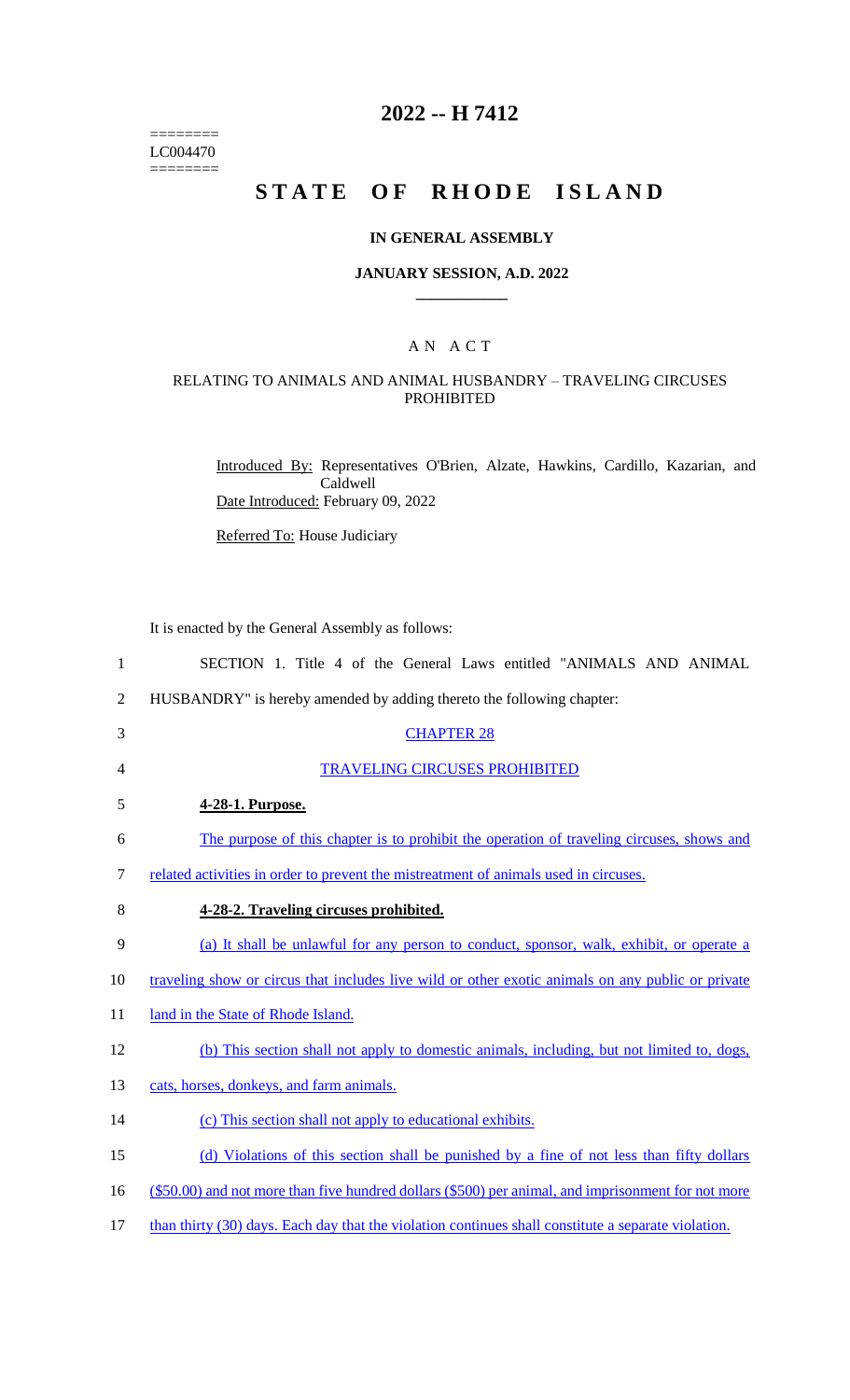1 SECTION 2. This act shall take effect upon passage.

#### $=$ LC004470 ========

LC004470 - Page 2 of 3